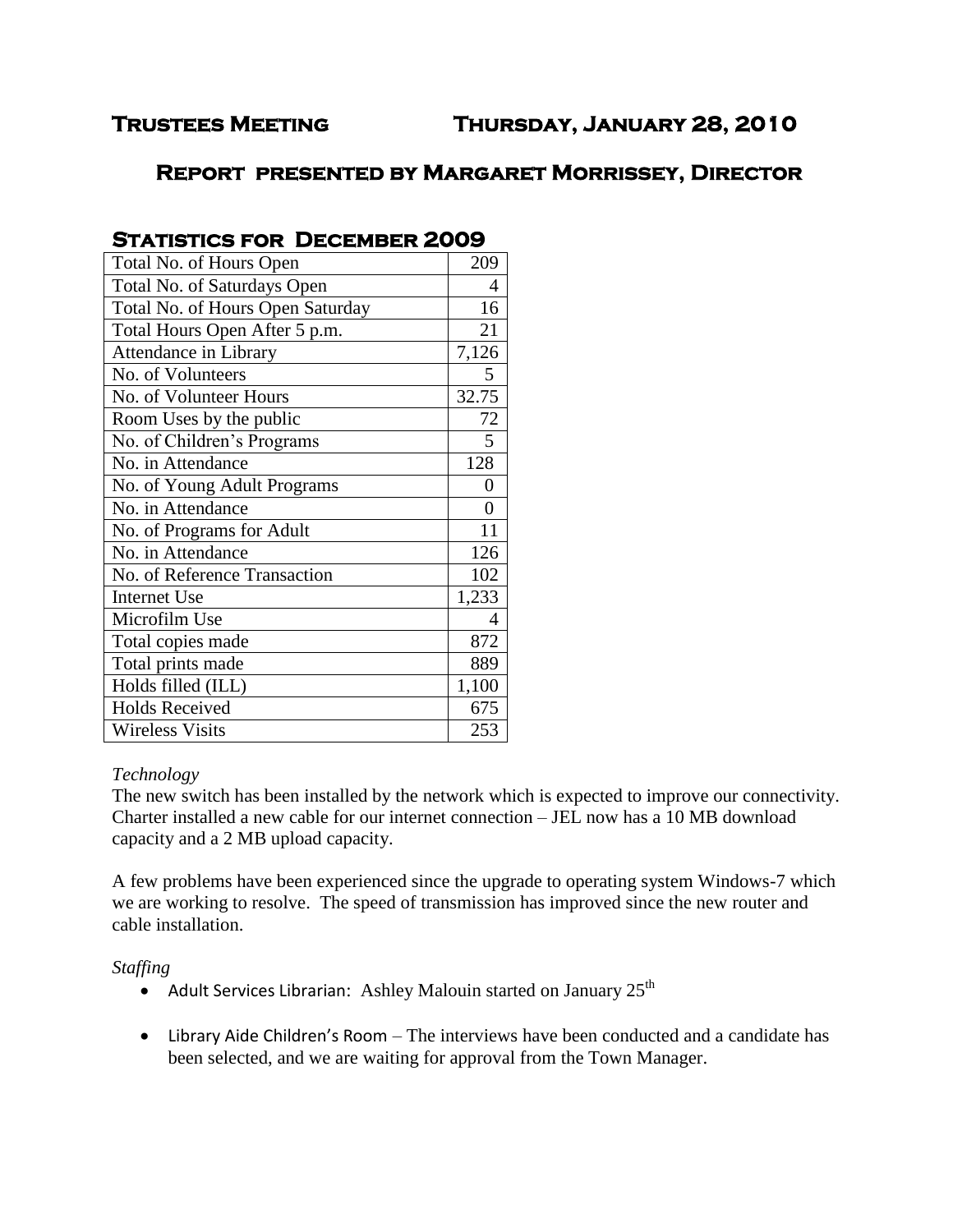• Page Adult Department – Evanne Lindsay, a Bay Path Vocational School Student has started in this position.

#### *Regional Library*

I attended the state-wide meeting to discuss consolidation of regional library service, as a board member for CMRLS. Changes are underway in response to the drastic budget cut.

#### *Police Assistance*

Staff has had to speak with some teens that were loud and unruly on many occasions recently. The police department has been contacted for assistance on many occasions. The periodic walk through by officers from SPD is appreciated.

#### *Census*

Met with Giovanny Zuniga, Office Operations Supervisor of Census 2010 to discuss Census workers staffing a15 hour per week Assistance Center in the Reading Room. A schedule is being developed and will be posted as soon as it is available.

#### *AARP Tax Assistance*

The AARP is offering four assistance sessions at the library for low- to medium-income people in the community. The staff is scheduling the appointments.

#### *Programs*

The inaugural meeting of the Anime Club was such a success that the fifteen teens who attended and have decided to continue meeting each Tuesday afternoon in the Pioppi Room. The papiermâché snowman workshop was a bit hit with the kids and a nice thematic link. The library organized a joint workshop between the Fire dept. to cover safety issues, Health dept. to cover the recycling where 2 liter soda bottles were transformed into lanterns or lumineries. It was a wonderful opportunity to partner with our colleagues. Summer Reading theme this year is *Go Green* which will be a natural partnering opportunity and discussions are already underway between the Recycling Coordinator and the library staff.

#### *Meetings*

Attended the Friends of the Library monthly meeting as well Chamber of Commerce and the Downtown Southbridge Partnership monthly gathering. As well, I participated in the CHNA5 Area Health Network quarterly meeting in Brimfield. Two research sessions were provided for students from Trinity Catholic Academy and next week we have a group from Intensive Family Services (HMH) scheduled to demonstrate the resources available at the library or through the library's network. Bank of America will be making a presentation on the investment portfolio on Thursday, to the Board of Trustees and some Town Officials.